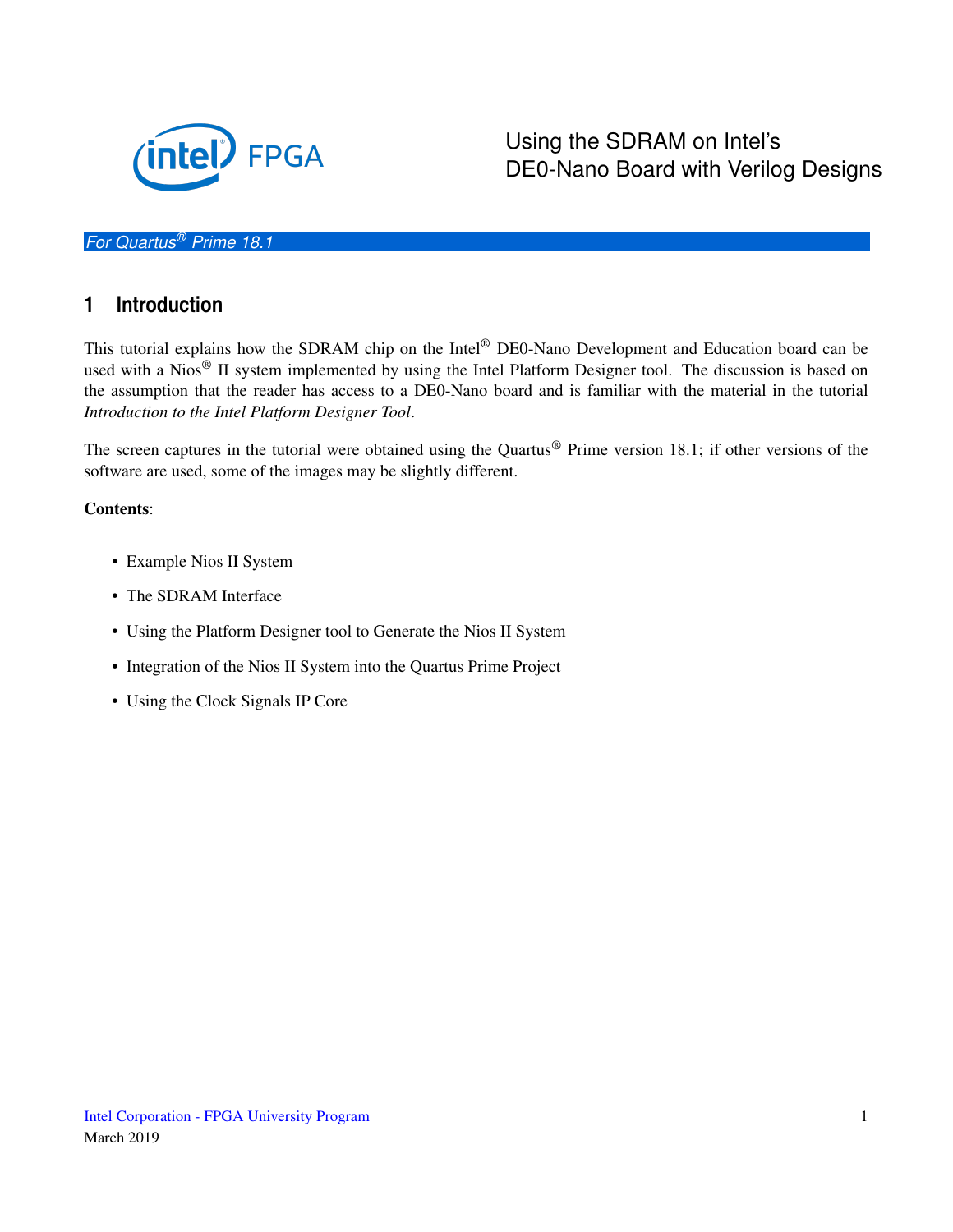### **2 Background**

The introductory tutorial *Introduction to the Intel Platform Designer Tool* explains how the memory in a Cyclone® series FPGA chip can be used in the context of a simple Nios II system. For practical applications it is necessary to have a much larger memory. The Intel DE0-Nano board contains an SDRAM chip that can store 32 Mbytes of data. This memory is organized as 4M x 16 bits x 4 banks. The SDRAM chip requires careful timing control. To provide access to the SDRAM chip, the Platform Designer tool implements an *SDRAM Controller* circuit. This circuit generates the signals needed to deal with the SDRAM chip.

## **3 Example Nios® II System**

<span id="page-1-0"></span>As an illustrative example, we will add the SDRAM to the Nios II system described in the *Introduction to the Intel Platform Designer Tool* tutorial. Figure [1](#page-1-0) gives the block diagram of our example system.



Figure 1. Example Nios II system implemented on the DE0-Nano board.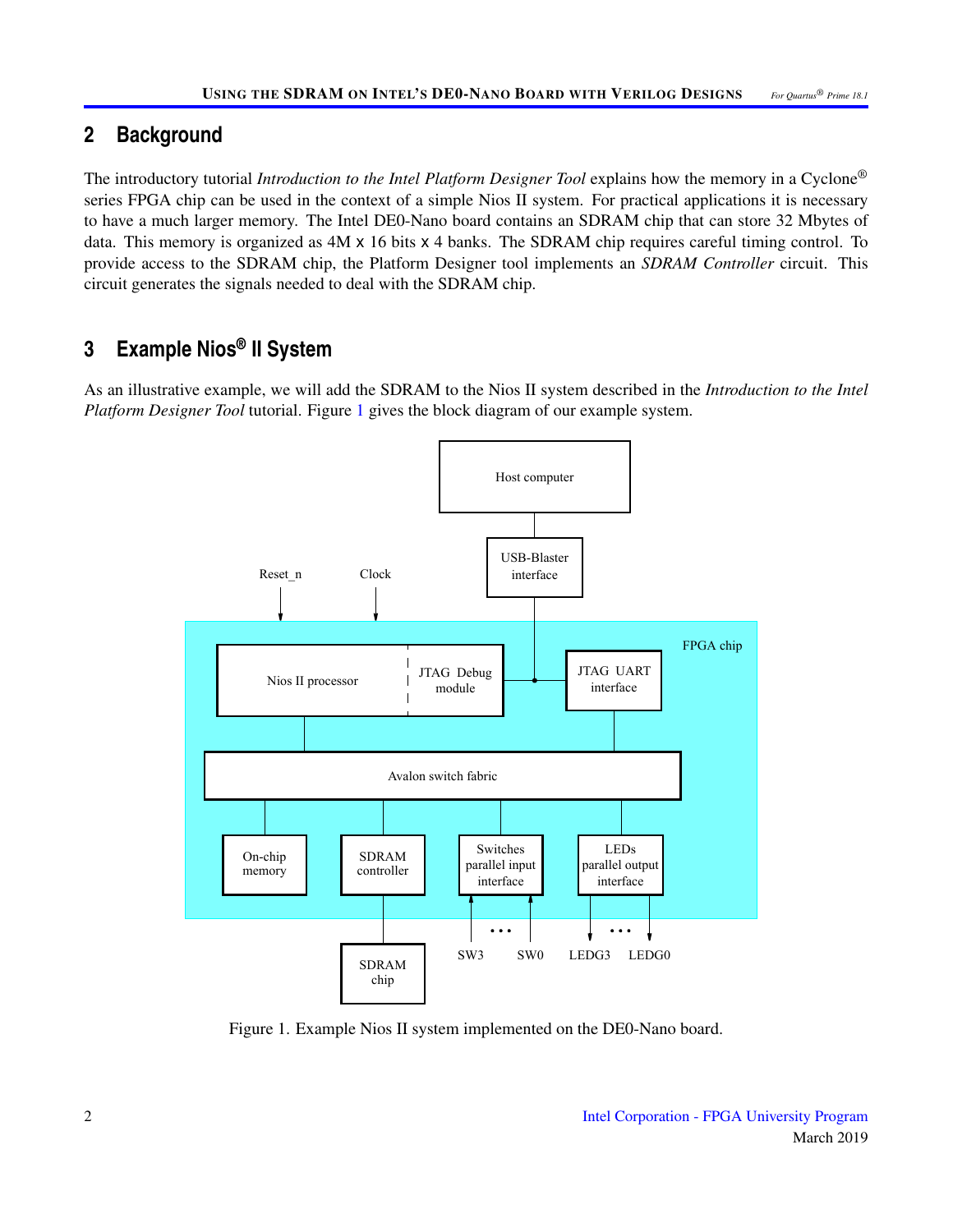The system realizes a trivial task. Four toggle switches on the DE0-Nano board, *SW* 3 − 0, are used to turn on or off the four green LEDs, *LED*3 − 0. The switches are connected to the Nios II system by means of a parallel I/O interface configured to act as an input port. The LEDs are driven by the signals from another parallel I/O interface configured to act as an output port. To achieve the desired operation, the four-bit pattern corresponding to the state of the switches has to be sent to the output port to activate the LEDs. This will be done by having the Nios II processor execute an application program. Continuous operation is required, such that as the switches are toggled the lights change accordingly.

The introductory tutorial showed how we can use the Platform Designer tool to design the hardware needed to implement this task, assuming that the application program which reads the state of the toggle switches and sets the green LEDs accordingly is loaded into a memory block in the FPGA chip. In this tutorial, we will explain how the SDRAM chip on the DE0-Nano board can be included in the system in Figure [1,](#page-1-0) so that our application program can be run from the SDRAM rather than from the on-chip memory.

Doing this tutorial, the reader will learn about:

- Using the Platform Designer tool to include an SDRAM interface for a Nios II-based system
- Timing issues with respect to the SDRAM on the DE0-Nano board

## **4 The SDRAM Interface**

<span id="page-2-0"></span>The SDRAM chip on the DE0-Nano board has the capacity of 256 Mbits (32 Mbytes). It is organized as 4M x 16 bits x 4 banks. The signals needed to communicate with this chip are shown in Figure [2.](#page-2-0) All of the signals, except the clock, can be provided by the SDRAM Controller that can be generated by using the Platform Designer tool. The clock signal is provided separately. It has to meet the clock-skew requirements as explained in section 7. Note that some signals are active low, which is denoted by the suffix N.



Figure 2. The SDRAM signals.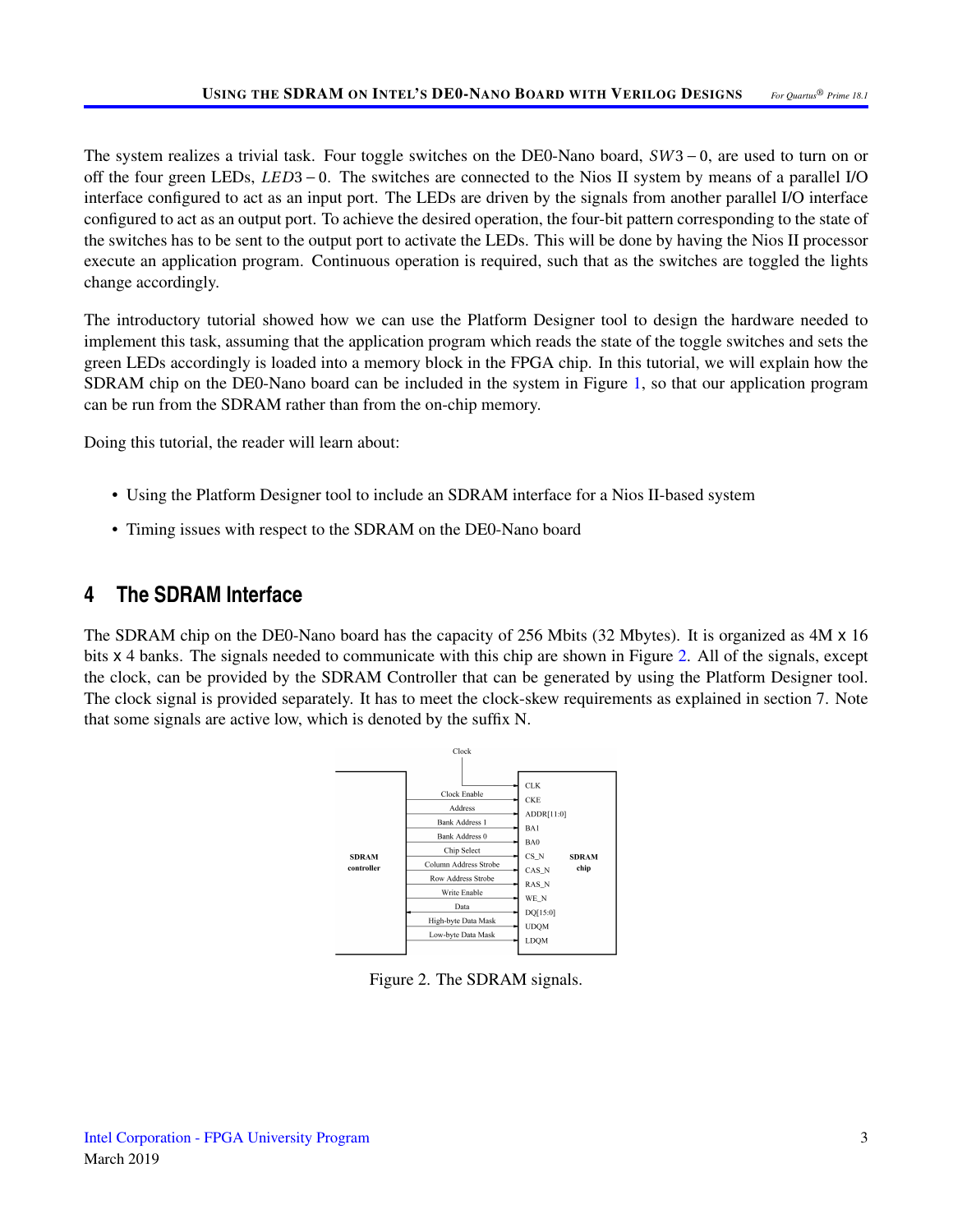# **5 Using the Platform Designer tool to Generate the Nios® II System**

Our starting point will be the Nios II system discussed in the *Introduction to the Intel Platform Designer Tool* tutorial, which we implemented in a project called *lights*. We specified the system shown in Figure [3.](#page-3-0)

<span id="page-3-0"></span>

Figure 3. The Nios II system defined in the introductory tutorial.

If you saved the *lights* project, then open this project in the Quartus Prime software and then open the Platform Designer tool. Otherwise, you need to create and implement the project, as explained in the introductory tutorial, to obtain the system shown in the figure.

To add the SDRAM, in the window of Figure [3](#page-3-0) select Memory Interfaces and Controllers > SDRAM > SDRAM Controller Intel FPGA IP and click Add. A window depicted in Figure [4](#page-4-0) appears. Set the Data Width parameter to 16 bits, the Row Width to 13 bits, the Column Width to 9 bits, and leave the default values for the rest. Since we will not simulate the system in this tutorial, do not select the option Include a functional memory model in the system testbench. Click Finish.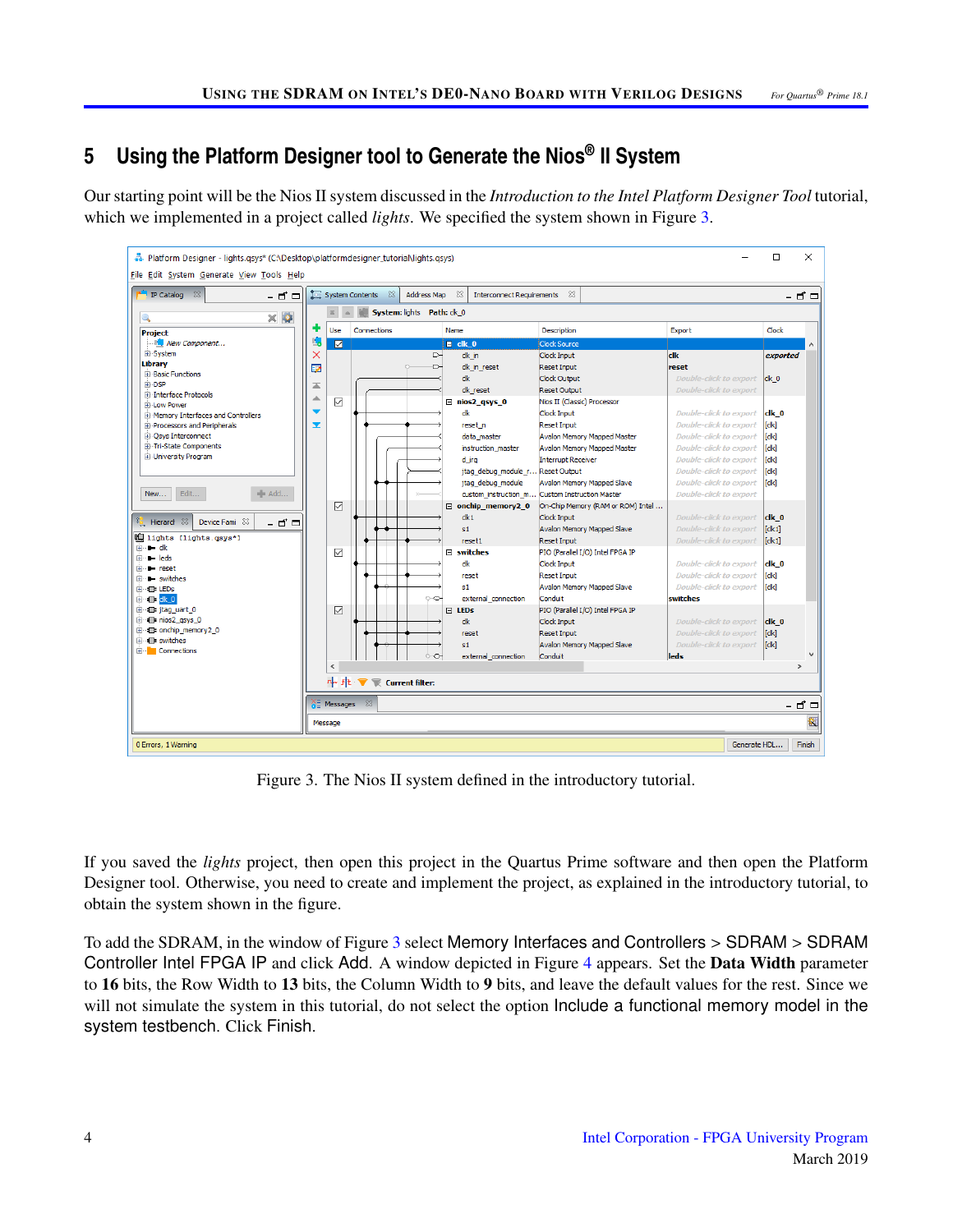<span id="page-4-0"></span>

Figure 4. Add the SDRAM Controller.

Now, in the window of Figure [3,](#page-3-0) there will be an **sdram controller** module added to the design. Rename this module to *sdram*. Connect the SDRAM to the rest of the system in the same manner as the on-chip memory, and export the SDRAM wire port. Double-click on the Base Address of the *sdram* and enter the value 0x08000000 to produce the assignment shown in Figure [5.](#page-5-0)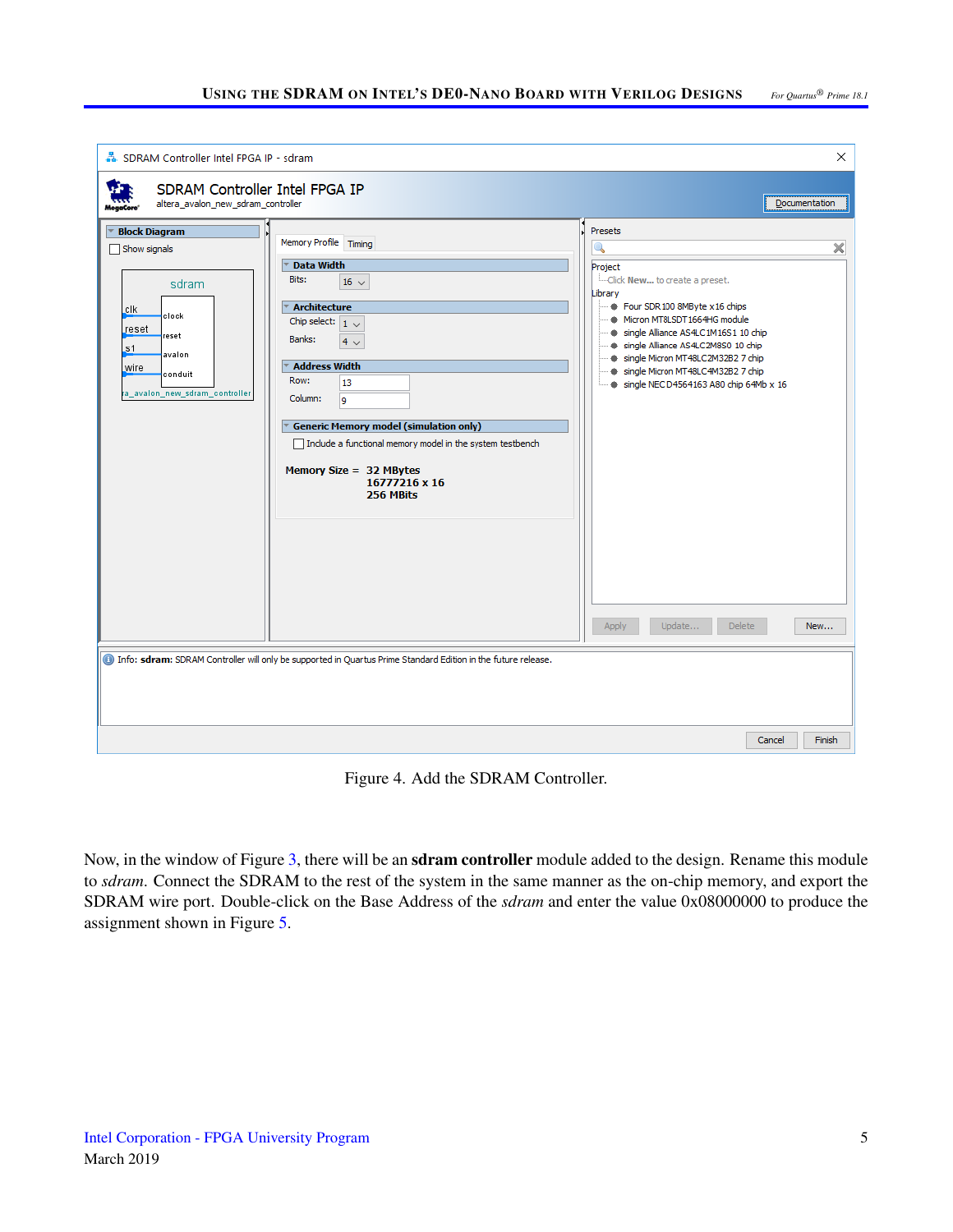<span id="page-5-0"></span>

Figure 5. The expanded Nios II system.

To make use of the SDRAM, we need to configure the reset vector and exception vector of the Nios II processor. Right-click on the nios2 processor and then select Edit to reach the window in Figure [6.](#page-6-0) Select sdram to be the memory device for both reset vector and exception vector, as shown in the figure. Click Finish to return to the System Contents tab and regenerate the system.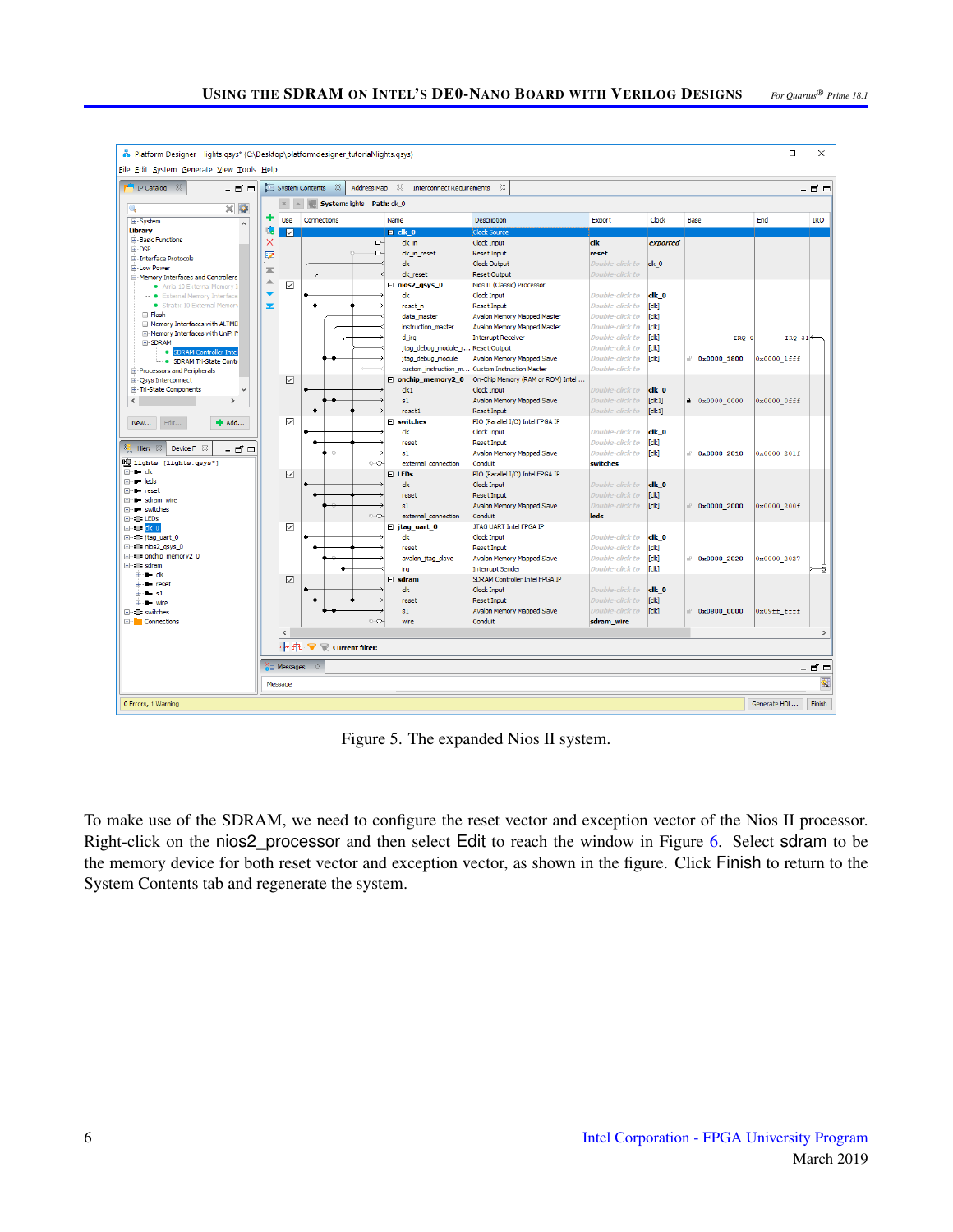<span id="page-6-0"></span>

|             | Core Nios II Caches and Memory Interfaces Advanced Features MMU and MPU Settings JTAG Debug Module |                             |                                                                                                                                     |                                                                                                                                                                                                                |  |  |  |  |  |  |
|-------------|----------------------------------------------------------------------------------------------------|-----------------------------|-------------------------------------------------------------------------------------------------------------------------------------|----------------------------------------------------------------------------------------------------------------------------------------------------------------------------------------------------------------|--|--|--|--|--|--|
|             | <b>Select a Nios II Core</b>                                                                       |                             |                                                                                                                                     |                                                                                                                                                                                                                |  |  |  |  |  |  |
|             | Nios II Core:                                                                                      | $\circledcirc$ Nios II/e    |                                                                                                                                     |                                                                                                                                                                                                                |  |  |  |  |  |  |
|             |                                                                                                    | $\bigcirc$ Nios II/s        |                                                                                                                                     |                                                                                                                                                                                                                |  |  |  |  |  |  |
|             | $\bigcirc$ Nios II/f                                                                               |                             |                                                                                                                                     |                                                                                                                                                                                                                |  |  |  |  |  |  |
|             |                                                                                                    | Nios II/e                   | Nios II/s                                                                                                                           | Nios II/f                                                                                                                                                                                                      |  |  |  |  |  |  |
|             | <b>Nios II</b><br>Selector Guide                                                                   | <b>RISC</b><br>32-bit       | <b>RISC</b><br>32-bit<br><b>Instruction Cache</b><br><b>Branch Prediction</b><br><b>Hardware Multiply</b><br><b>Hardware Divide</b> | <b>RISC</b><br>32-bit<br><b>Instruction Cache</b><br><b>Branch Prediction</b><br><b>Hardware Multiply</b><br>Hardware Divide<br><b>Barrel Shifter</b><br><b>Data Cache</b><br><b>Dynamic Branch Prediction</b> |  |  |  |  |  |  |
|             | Memory Usage (e.g Stratix IV) Two M9Ks (or equiv.)                                                 |                             | Two M9Ks + cache                                                                                                                    | Three M9Ks + cache                                                                                                                                                                                             |  |  |  |  |  |  |
|             |                                                                                                    |                             |                                                                                                                                     |                                                                                                                                                                                                                |  |  |  |  |  |  |
|             | <b>Hardware Arithmetic Operation</b><br>Hardware multiplication type:                              | <b>Embedded Multipliers</b> |                                                                                                                                     |                                                                                                                                                                                                                |  |  |  |  |  |  |
|             | Hardware divide                                                                                    |                             |                                                                                                                                     |                                                                                                                                                                                                                |  |  |  |  |  |  |
|             | <b>Reset Vector</b>                                                                                |                             |                                                                                                                                     |                                                                                                                                                                                                                |  |  |  |  |  |  |
|             | Reset vector memory:                                                                               | sdram.s1                    | $\checkmark$                                                                                                                        |                                                                                                                                                                                                                |  |  |  |  |  |  |
|             | Reset vector offset:                                                                               | 0x00000000                  |                                                                                                                                     |                                                                                                                                                                                                                |  |  |  |  |  |  |
|             | Reset vector:                                                                                      | 0x08000000                  |                                                                                                                                     |                                                                                                                                                                                                                |  |  |  |  |  |  |
|             | <b>Exception Vector</b>                                                                            |                             |                                                                                                                                     |                                                                                                                                                                                                                |  |  |  |  |  |  |
|             | Exception vector memory:                                                                           | sdram.s1                    | $\checkmark$                                                                                                                        |                                                                                                                                                                                                                |  |  |  |  |  |  |
|             | Exception vector offset:                                                                           | 0x00000020                  |                                                                                                                                     |                                                                                                                                                                                                                |  |  |  |  |  |  |
|             | <b>Exception vector:</b>                                                                           | 0x08000020                  |                                                                                                                                     |                                                                                                                                                                                                                |  |  |  |  |  |  |
|             | MMU and MPU                                                                                        |                             |                                                                                                                                     |                                                                                                                                                                                                                |  |  |  |  |  |  |
| $\langle$ ) |                                                                                                    |                             |                                                                                                                                     |                                                                                                                                                                                                                |  |  |  |  |  |  |

Figure 6. Define the reset vector and the exception vector.

The augmented Verilog module generated by the Platform Designer tool is in the file *nios\_system.v* in the project directory nios\_system\synthesis. Figure [7](#page-7-0) depicts the portion of the code that defines the input and output signals for the module *nios\_system*. As in our initial system that we developed in the introductory tutorial, the 4-bit vector that is the input to the parallel port *Switches* is called *switches\_export*. The 4-bit output vector is called *leds\_export*. The clock and reset signals are called *clk\_clk* and *reset\_reset\_n*, respectively. A new module, called *sdram*, is included. It involves the signals indicated in Figure [2.](#page-2-0) For example, the address lines are referred to as the output vector *sdram\_wire\_addr[12:0]*. The data lines are referred to as the inout vector *sdram\_wire\_dq[15:0]*. This is a vector of the inout type because the data lines are bidirectional.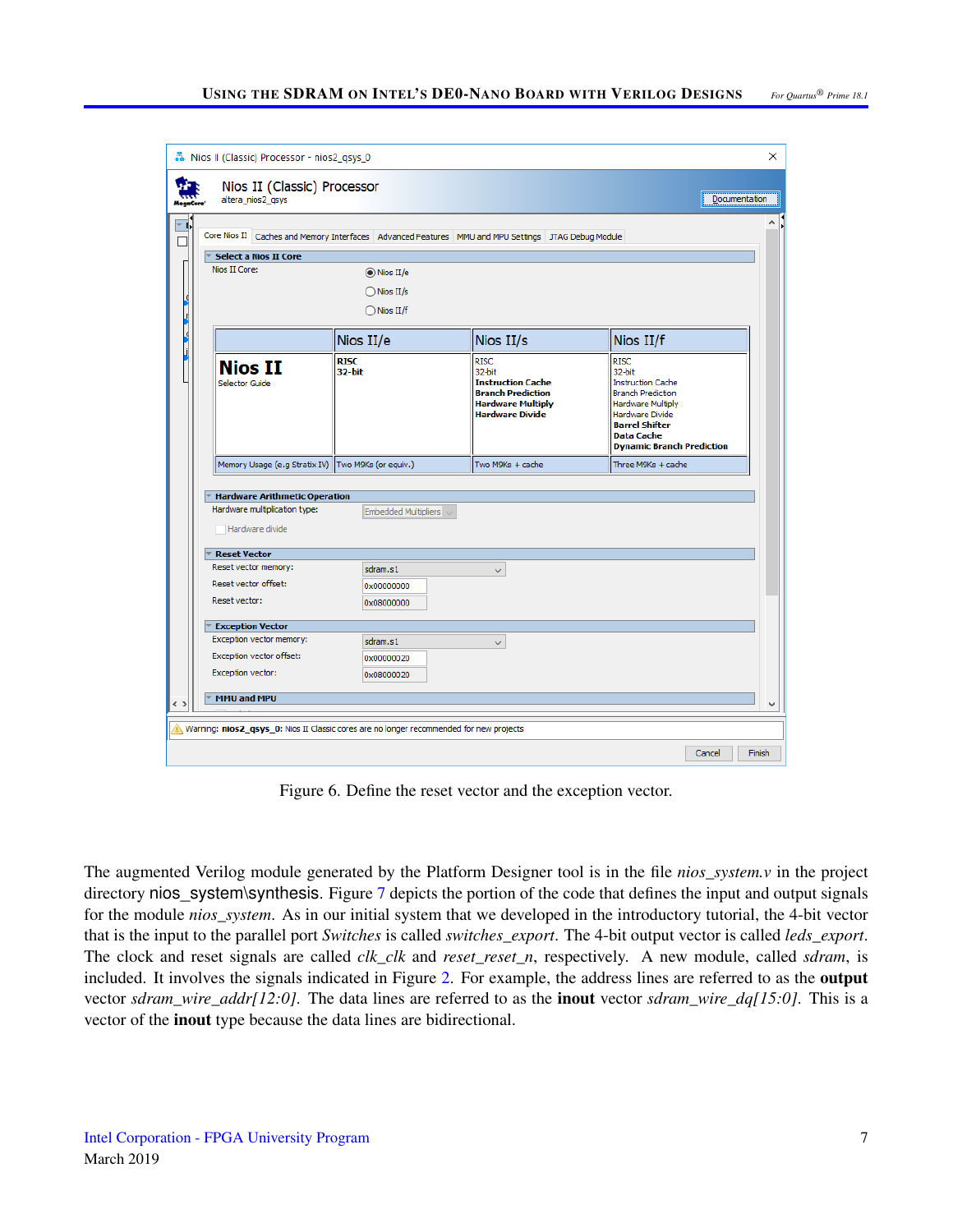<span id="page-7-0"></span>

|     | module nios system ( |  |                                                        |                   |                 |
|-----|----------------------|--|--------------------------------------------------------|-------------------|-----------------|
|     | input wire           |  | clk clk,                                               |                   | clk.clk         |
|     | input wire           |  | reset reset n,                                         |                   | reset.reset n   |
|     | output wire [7:0]    |  | leds export.                                           | $^{\prime\prime}$ | leds.export     |
|     |                      |  | input wire [7:0] switches export, //                   |                   | switches.export |
|     |                      |  | output wire [12:0] sdram wire addr, // sdram wire.addr |                   |                 |
|     |                      |  | output wire [1:0] sdram wire ba,                       | $^{\prime\prime}$ | .ba             |
|     | output wire          |  | sdram wire cas n, //                                   |                   | .cas n          |
|     | output wire          |  | sdram wire cke, //                                     |                   | .cke            |
|     | output wire          |  | sdram wire cs n, $//$                                  |                   | .cs n           |
|     |                      |  | inout wire [15:0] sdram wire dq,                       |                   | . da            |
|     |                      |  | output wire [1:0] sdram wire dom.                      | $^{\prime\prime}$ | . dam           |
|     | output wire          |  | sdram wire ras n, //                                   |                   | .ras n          |
|     | output wire          |  | sdram wire we n                                        |                   | .we n           |
| : ( |                      |  |                                                        |                   |                 |

Figure 7. A part of the generated Verilog module.

## **6 Integration of the Nios® II System into the Quartus® Prime Project**

Now, we have to instantiate the expanded Nios II system in the top-level Verilog module, as we have done in the tutorial *Introduction to the Intel Platform Designer Tool*. The module is named *lights*, because this is the name of the top-level design entity in our Quartus Prime project.

A first attempt at creating the new module is presented in Figure [8.](#page-8-0) The input and output ports of the module use the pin names for the 50-MHz clock, *CLOCK\_50*, pushbutton switches, *KEY*, toggle switches, *SW*, and green LEDs, *LED*, as used in our original design. They also use the pin names *DRAM\_CLK*, *DRAM\_CKE*, *DRAM\_ADDR*, *DRAM\_BA*, *DRAM\_CS\_N*, *DRAM\_CAS\_N*, *DRAM\_RAS\_N*, *DRAM\_WE\_N*, *DRAM\_DQ*, and *DRAM\_DQM*, which correspond to the SDRAM signals indicated in Figure [2.](#page-2-0) All of these names are those specified in the DE0-Nano User Manual and included in the file called *DE\_Nano.gsf*, which can be found on Intel's DE0-Nano web page at <https://www.altera.com/support/training/university/boards.html>

Finally, note that we tried an obvious approach of using the 50-MHz system clock, *CLOCK\_50*, as the clock signal, *DRAM\_CLK*, for the SDRAM chip. This is specified by the assign statement in the code. This approach leads to a potential timing problem caused by the clock skew on the DE0-Nano board, which can be fixed as explained in section 7.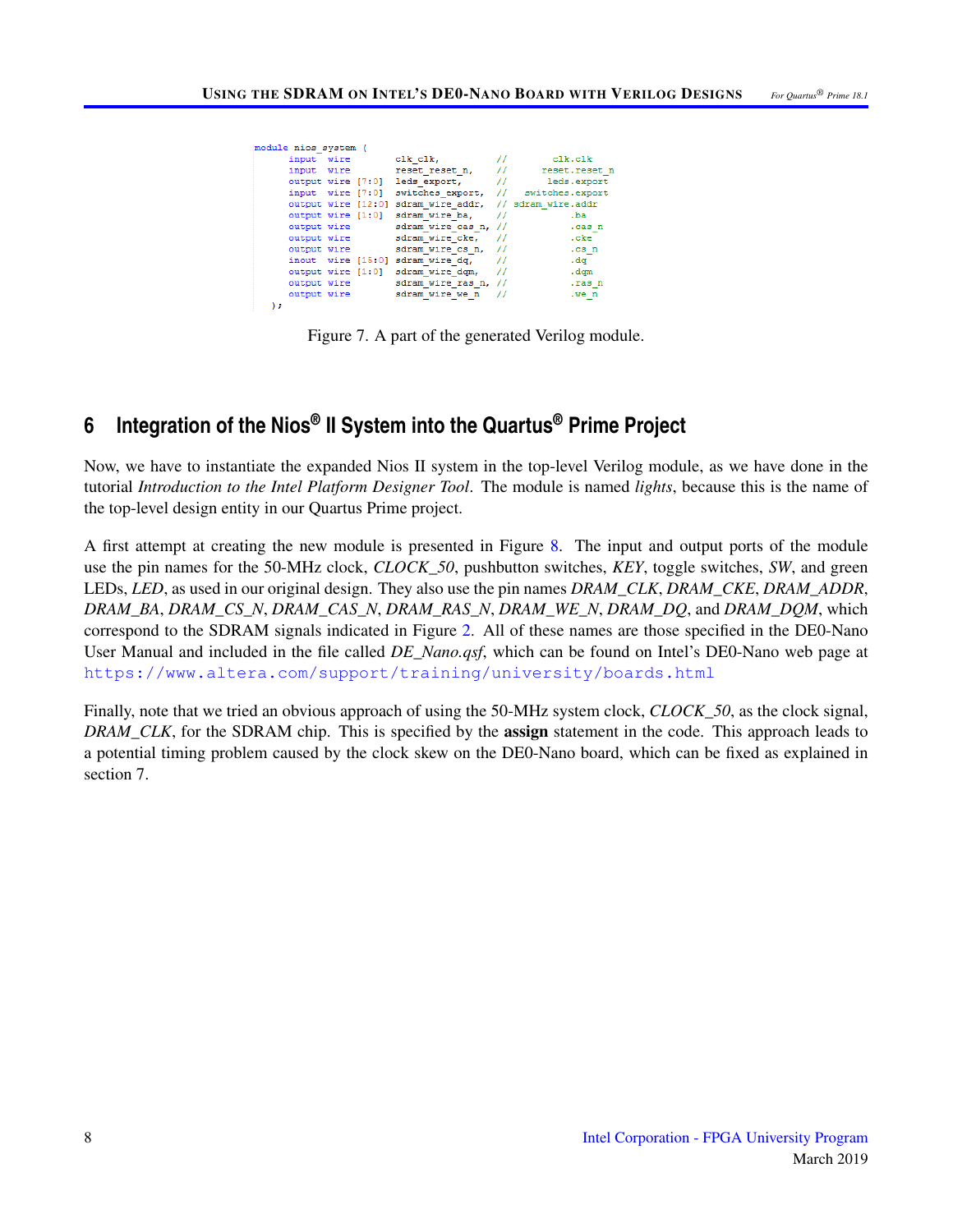<span id="page-8-0"></span>// Implements the augmented Nios II system for the DE0-Nano board.

- // Inputs: SW3−0 are parallel port inputs to the Nios II system.
- // CLOCK\_50 is the system clock.
- // KEY0 is the active-low system reset.

// Outputs: LED3−0 are parallel port outputs from the Nios II system.

// SDRAM ports correspond to the signals in Figure [2;](#page-2-0) their names are those

// used in the DE0-Nano User Manual.

module lights (SW, KEY, CLOCK\_50, LED, DRAM\_CLK, DRAM\_CKE,

```
DRAM_ADDR, DRAM_BA, DRAM_CS_N, DRAM_CAS_N, DRAM_RAS_N,
```
DRAM\_WE\_N, DRAM\_DQ, DRAM\_DQM);

- input [3:0] SW;
- input [0:0] KEY;

input CLOCK\_50;

- output [3:0] LED;
- output [12:0] DRAM\_ADDR;
- output [1:0] DRAM\_BA;
- output DRAM\_CAS\_N, DRAM\_RAS\_N, DRAM\_CLK;
- output DRAM\_CKE, DRAM\_CS\_N, DRAM\_WE\_N;
- output [1:0] DRAM\_DQM;
- inout [15:0] DRAM\_DQ;

// Instantiate the Nios II system module generated by the Platform Designer tool

nios\_system NiosII (

```
.clk_clk (CLOCK_50),
.reset_reset_n (KEY[0]),
.switches_export (SW),
.leds_export (LED),
.sdram_wire_addr (DRAM_ADDR),
.sdram_wire_ba (DRAM_BA),
.sdram_wire_cas_n (DRAM_CAS_N),
.sdram_wire_cke (DRAM_CKE),
.sdram_wire_cs_n (DRAM_CS_N),
.sdram_wire_dq (DRAM_DQ),
.sdram_wire_dqm (DRAM_DQM),
.sdram_wire_ras_n (DRAM_RAS_N),
.sdram_wire_we_n (DRAM_WE_N)
```
#### );

assign  $DRAM_CLK = CLOCK_50$ ; endmodule

Figure 8. A first attempt at instantiating the expanded Nios II system.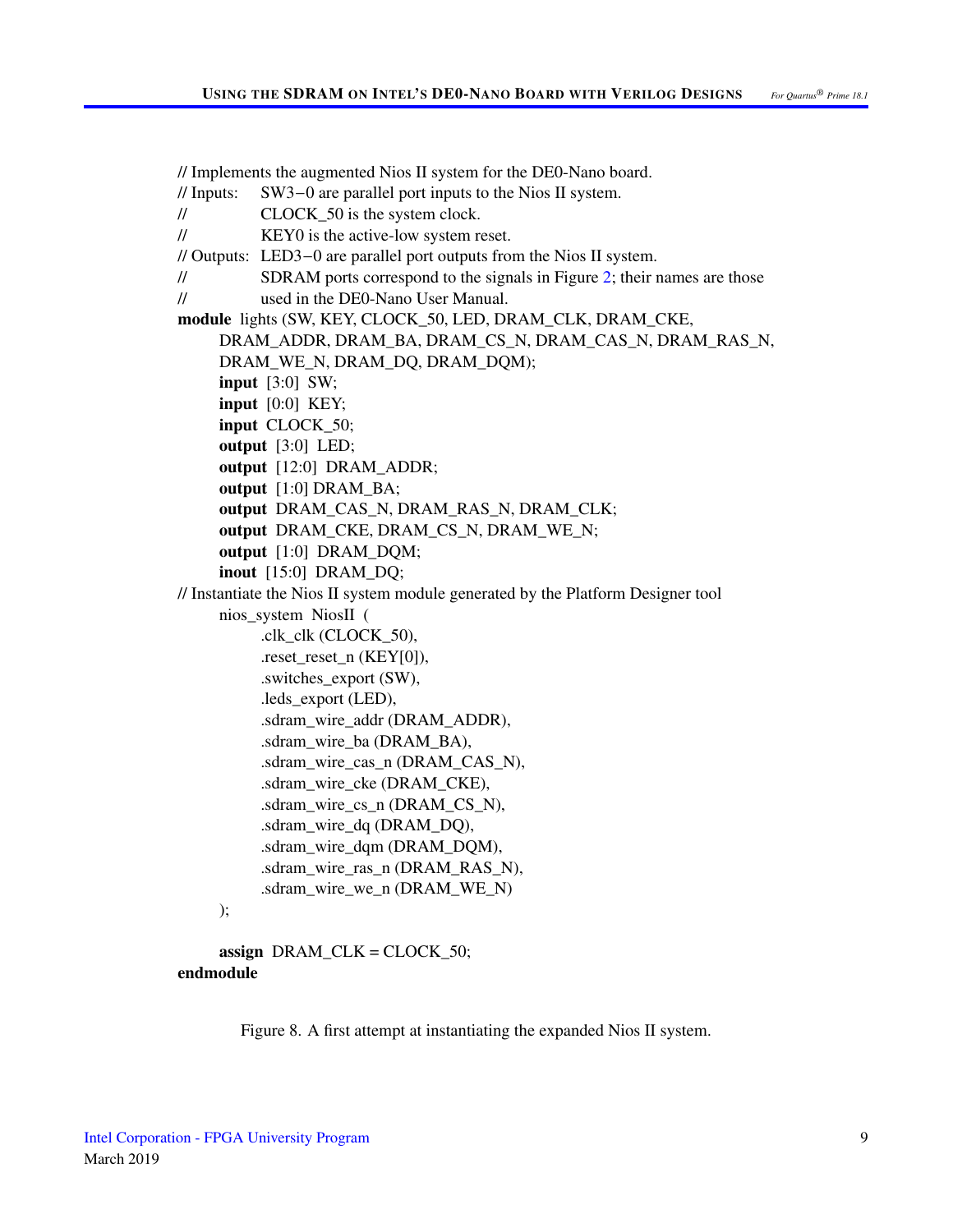<span id="page-9-0"></span>As an experiment, you can enter the code in Figure [8](#page-8-0) into a file called *lights.v*. Add this file and all the *nios\_system.qip* file produced by the Platform Designer tool to your Quartus Prime project. Compile the code and download the design into the Cyclone IV FPGA on the DE0-Nano board. Use the application program from the tutorial *Introduction to the Intel Platform Designer Tool*, which is shown in Figure [9.](#page-9-0)

| .equ    | Switches, 0x00002010 |                                   |  |  |
|---------|----------------------|-----------------------------------|--|--|
| .equ    | LEDs, 0x00002000     |                                   |  |  |
| .global | start                |                                   |  |  |
| start:  |                      |                                   |  |  |
|         | movia                | r <sub>2</sub> , Switches         |  |  |
|         | movia                | r <sub>3</sub> , LED <sub>s</sub> |  |  |
| loop:   | ldbio                | r4, 0(r2)                         |  |  |
|         | stbio                | r4, 0(r3)                         |  |  |
|         | hr                   | loop                              |  |  |
|         |                      |                                   |  |  |

Figure 9. Assembly language code to control the lights.

Use the Intel FPGA Monitor Program, which is described in the tutorial *Intel FPGA Monitor Program Tutorial*, to assemble, download, and run this application program. If successful, the lights on the DE0-Nano board will respond to the operation of the toggle switches.

<span id="page-9-1"></span>Due to the clock skew problem mentioned above, the Nios II processor may be unable to properly access the SDRAM chip. A possible indication of this may be given by the Intel FPGA Monitor Program, which may display the message depicted in Figure [10.](#page-9-1) To solve the problem, it is necessary to modify the design as indicated in the next section.

| <b>Info &amp; Frrors</b>                                                       | _ × |
|--------------------------------------------------------------------------------|-----|
| Using cable "USB-Blaster [USB-0]", device 1, instance 0x00                     |     |
| Resetting and pausing target processor: OK                                     |     |
| Initializing CPU cache (if present)                                            |     |
| OK                                                                             |     |
|                                                                                |     |
| Downloading 08000000 ( 0%)                                                     |     |
| Downloaded 2KB in 0.0s                                                         |     |
|                                                                                |     |
| Verifying 08000000 (0%)                                                        |     |
| Verify failed between address 0x8000000 and 0x80007EF                          |     |
| Leaving target processor paused                                                |     |
|                                                                                |     |
| Possible causes for the SREC verification failure:                             |     |
| 1. Not enough memory in your Nios II system to contain the SREC file.          |     |
| 2. The locations in your SREC file do not correspond to a memory device.       |     |
| 3. You may need a properly configured PLL to access the SDRAM or Flash memory. |     |

Figure 10. Error message in the Intel FPGA Monitor Program that may be due to the SDRAM clock skew problem.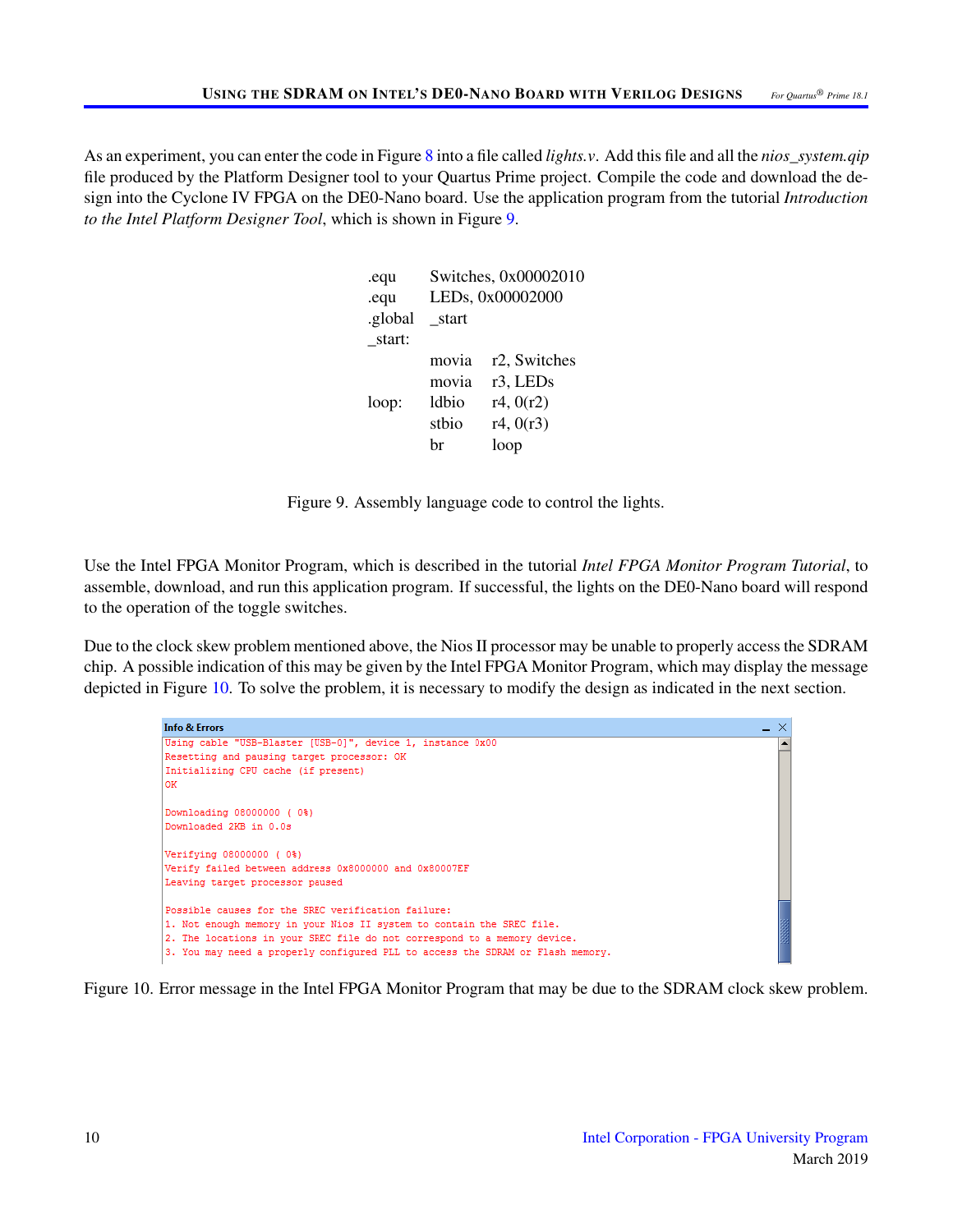## **7 Using the Clock Signals IP Core**

The clock skew depends on physical characteristics of the DE0-Nano board. For proper operation of the SDRAM chip, it is necessary that its clock signal, *DRAM\_CLK*, leads the Nios II system clock, *CLOCK\_50*, by 3 nanoseconds. This can be accomplished by using a *phase-locked loop (PLL)* circuit which can be manually created using the *IP Catalog*. It can also be created automatically using the Clock Signals IP core provided by the Intel FPGA University Program. We will use the latter method in this tutorial.

<span id="page-10-0"></span>To add the Clock Signals IP core, in the Platform Designer tool window of Figure [5](#page-5-0) select University Program > Clock > System and SDRAM Clocks for DE-Series Boards and click Add. A window depicted in Figure [11](#page-10-0) appears. Select *DE0-Nano-SoC* from the DE Board drop-down list. Click Finish to return to the window in Figure [5.](#page-5-0)

| ×<br>System and SDRAM Clocks for DE-series Boards - clocks                                                                       |                         |                         |                  |  |  |  |  |
|----------------------------------------------------------------------------------------------------------------------------------|-------------------------|-------------------------|------------------|--|--|--|--|
| System and SDRAM Clocks for DE-series Boards<br>altera up avalon sys sdram pll                                                   |                         |                         | Documentation    |  |  |  |  |
| <b>Block Diagram</b><br> ₩                                                                                                       | <b>Settings</b>         |                         |                  |  |  |  |  |
| Show signals                                                                                                                     | Reference clock:        | 50.0                    | MHz              |  |  |  |  |
|                                                                                                                                  | Desired System clock:   | 50.0                    | <b>MHz</b>       |  |  |  |  |
| clocks<br>ref_clk<br>sys_clk_<br>clock<br>clock<br>reset_source<br>ref_reset<br>reset<br>reset<br>altera up avalon sys sdram pll | <b>DE-Series Board:</b> | $DE0$ -Nano-So $C \sim$ |                  |  |  |  |  |
| (i) Info: clocks: Refck Freq: 50.0                                                                                               |                         |                         |                  |  |  |  |  |
|                                                                                                                                  |                         |                         | Finish<br>Cancel |  |  |  |  |

Figure 11. Clock Signals IP Core

Remove the system clock component *clk\_0*. All other IP cores (including the SDRAM) should be adjusted to use the *sys\_clk* output of the Clock Signal core. Rename the Clock Signal core to *clocks* and export the *sdram\_clk* signal under the name *sdram\_clk*, the *ref\_clk* signal under the name *clk*, and *ref\_reset* signal under the name *reset*. The final system is shown in Figure [13.](#page-12-0) Click on Generate > Generate HDL... and regenerate the system.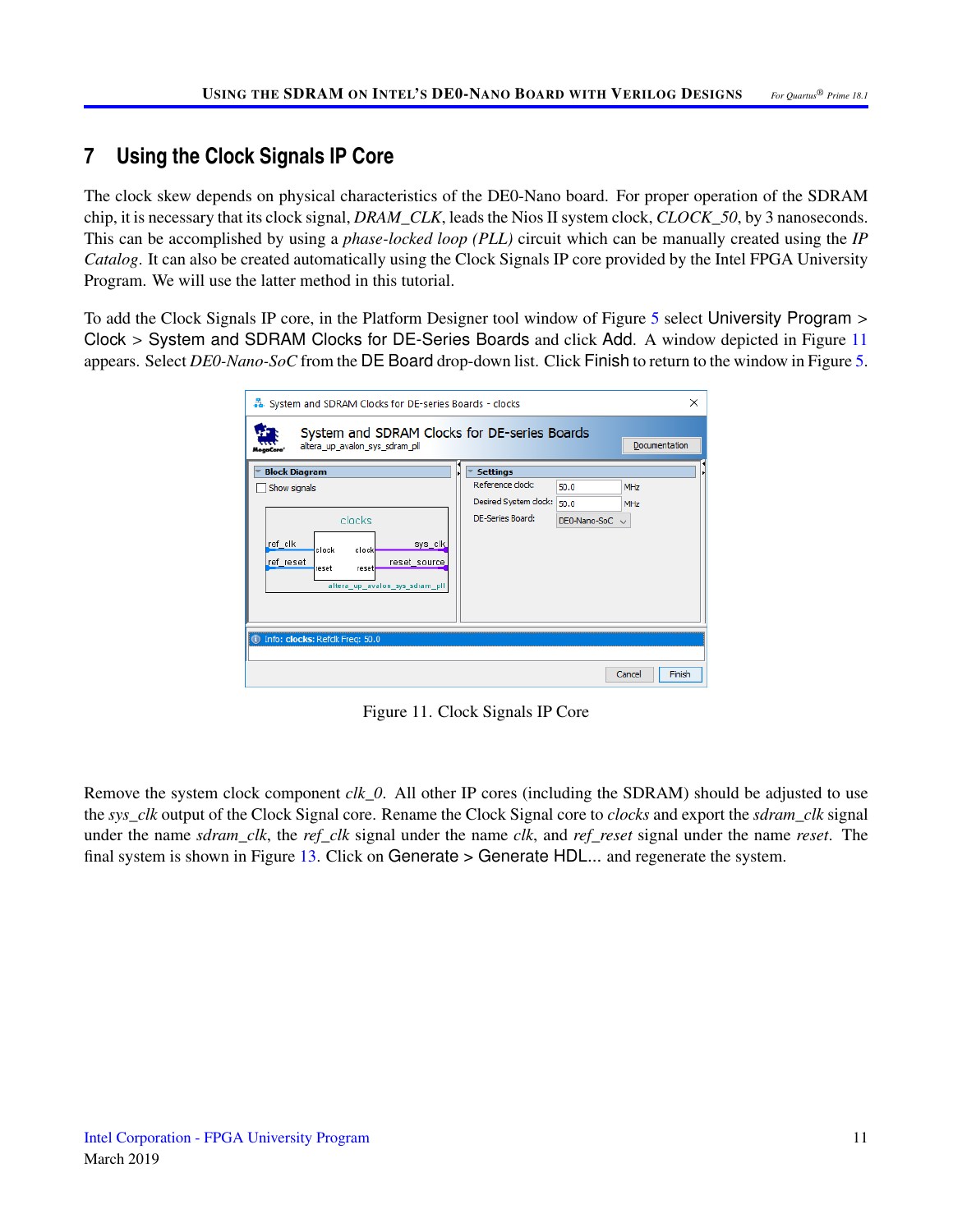

Figure 12. The final Nios II system.

Next, we have to fix the top-level Verilog module, given in Figure [8,](#page-8-0) to instantiate the Nios II system with the Clock Signals core included. The desired code is shown in Figure [13.](#page-12-0) The SDRAM clock signal *sdram\_clk* generated by the Clock Signals core connects to the pin *DRAM\_CLK*. Note that the *sys\_clk* signal is not connected since it is for internal use only.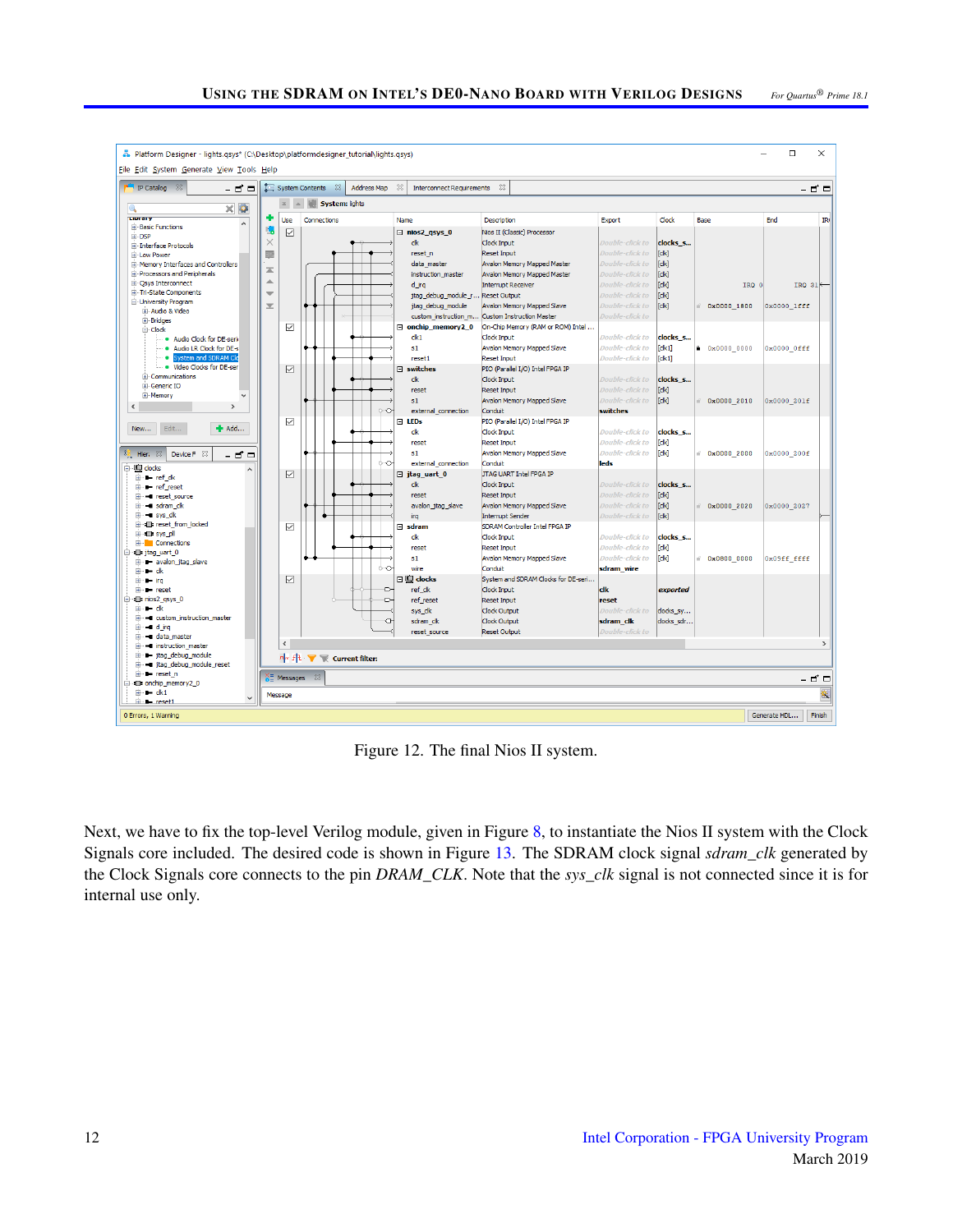<span id="page-12-0"></span>// Implements the augmented Nios II system for the DE0-Nano board.

- // Inputs: SW3−0 are parallel port inputs to the Nios II system.
- // CLOCK\_50 is the system clock.
- // KEY0 is the active-low system reset.

// Outputs: LED3−0 are parallel port outputs from the Nios II system.

// SDRAM ports correspond to the signals in Figure [2;](#page-2-0) their names are those

// used in the DE0-Nano User Manual.

module lights (SW, KEY, CLOCK\_50, LED, DRAM\_CLK, DRAM\_CKE,

```
DRAM_ADDR, DRAM_BA, DRAM_CS_N, DRAM_CAS_N, DRAM_RAS_N,
```
DRAM\_WE\_N, DRAM\_DQ, DRAM\_DQM);

- input [3:0] SW;
- input [0:0] KEY;

input CLOCK\_50;

output [3:0] LED;

```
output [12:0] DRAM_ADDR;
```
output [1:0] DRAM\_BA;

- output DRAM\_CAS\_N, DRAM\_RAS\_N, DRAM\_CLK;
- output DRAM\_CKE, DRAM\_CS\_N, DRAM\_WE\_N;
- output [1:0] DRAM\_DQM;
- inout [15:0] DRAM\_DQ;

// Instantiate the Nios II system module generated by the Platform Designer tool

nios\_system NiosII (

```
.clk_clk (CLOCK_50),
.reset_reset (~KEY[0]),
.switches_export (SW),
.leds_export (LED),
.sdram_wire_addr (DRAM_ADDR),
.sdram_wire_ba (DRAM_BA),
.sdram_wire_cas_n (DRAM_CAS_N),
.sdram_wire_cke (DRAM_CKE),
.sdram_wire_cs_n (DRAM_CS_N),
.sdram_wire_dq (DRAM_DQ),
.sdram_wire_dqm (DRAM_DQM),
.sdram_wire_ras_n (DRAM_RAS_N),
.sdram_wire_we_n (DRAM_WE_N),
.sdram_clk_clk (DRAM_CLK)
```
## );

endmodule

Figure 13. Proper instantiation of the expanded Nios II system.

Compile the code and download the design into the Cyclone IV FPGA on the DE0-Nano board. Use the application program in Figure [9](#page-9-0) to test the circuit.